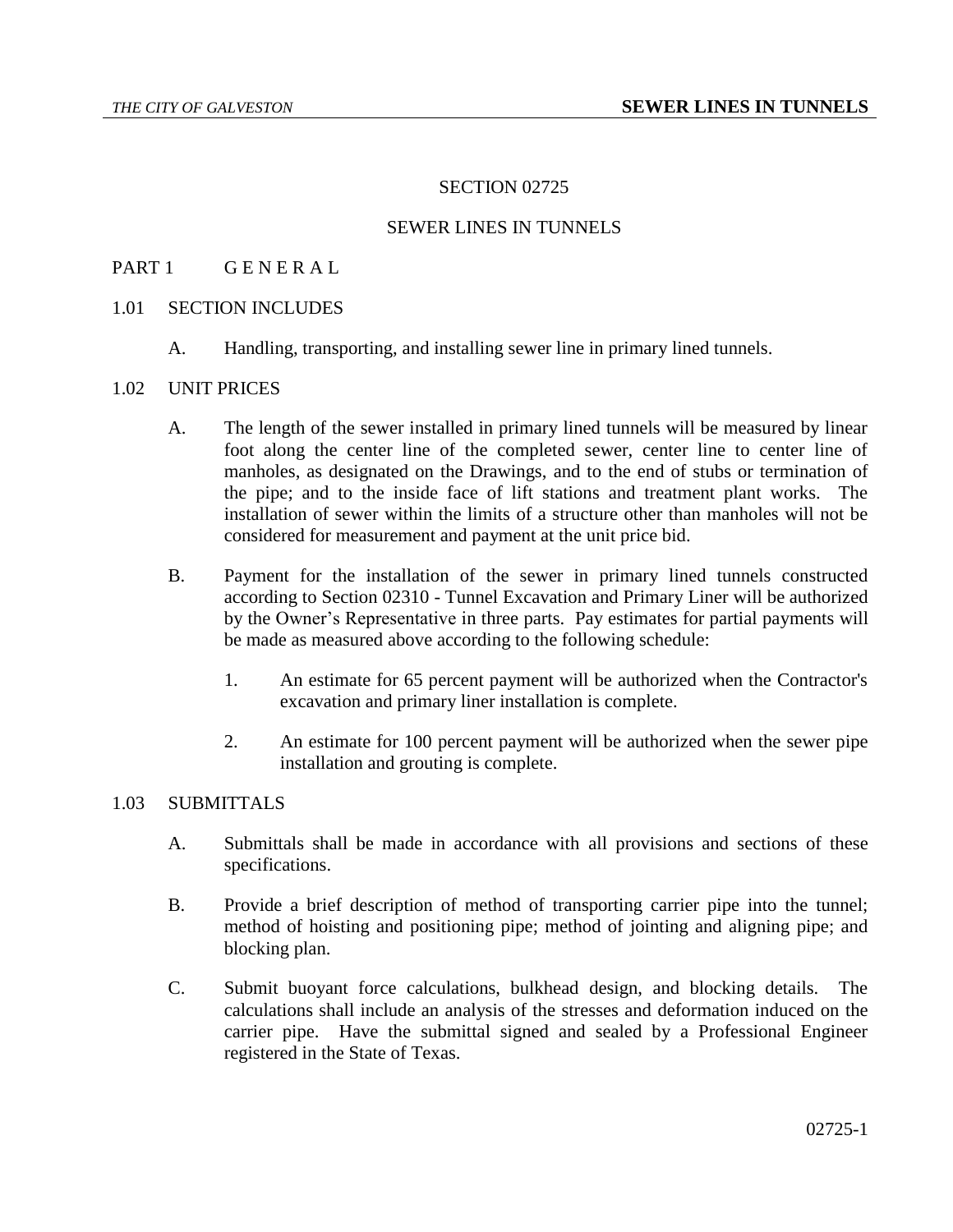D. Submit the as-built survey as described in Document 02732 - Acceptance Testing for Sanitary Sewers to the Owner's Representative prior to substantial completion.

# PART 2 PRODUCTS

## 2.01 PIPE MATERIAL AND FITTINGS

- A. The sewer pipe may consist of centrifugally-cast fiberglass pipe (FRP), vitrified clay pipe (VCP), polyvinyl chloride (PVC) pipe, high density polyethylene (HDPE) pipe, plastic-lined reinforced concrete pipe (RCP), plastic-lined or epoxy lined ductile iron pipe (DIP) or combinations of these. Storm sewers do not require lining.
- B. Contractor shall be responsible for selecting appropriate pipes and pipe joints to safely carry the loads imposed during construction.

# 2.02 CENTRIFUGALLY-CAST FIBERGLASS PIPE

A. Provide centrifugally-cast fiberglass pipe, joints, and fittings in accordance with Section 02618 - Centrifugally-Cast Fiberglass Pipe.

## 2.03 POLYVINYL CHLORIDE PIPE

A. Provide PVC pipe, joints and fittings in accordance with Section 02620 - PVC Pipe.

#### 2.04 HIGH DENSITY POLYETHYLENE PIPE

A. Provide HDPE pipe, joints and fittings in accordance with Section 02619 - HDPE Pipe.

#### 2.05 DUCTILE IRON PIPE

A. As approved for pipe jacking applications, ductile iron pipe lined with polyethylene, polyurethane, or ceramic epoxy, and fittings to be in accordance with Section 02610 - Ductile Iron Pipe.

#### 2.06 PLASTIC LINED REINFORCED CONCRETE PIPE

- A. Provide reinforced concrete pipe, joints and fittings in accordance with Section 02615 - Reinforced Concrete Pipe.
- 2.07 ANNULAR GROUT
	- A. Provide for grouting of the annular space between pipe and tunnel liner as specified in Section 02330 - Tunnel Grout.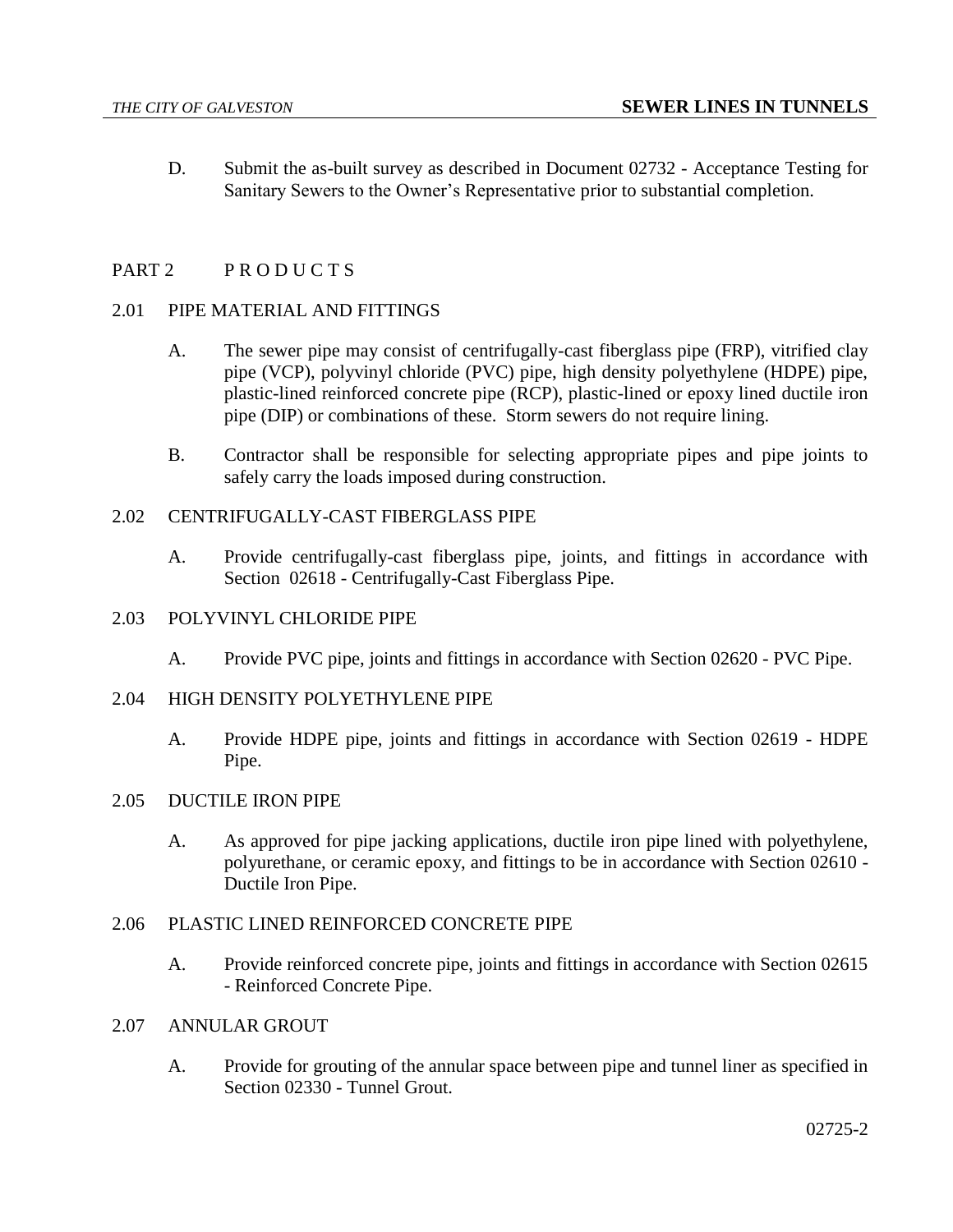# PART 3 EXECUTION

#### 3.01 INSTALLATION TOLERANCES

- A. Prior to installing the sewer pipe, verify that the primary liner has been constructed so that the sewer pipe may be placed in conformance with specified tolerances.
- B. Tolerances from lines and grades shown on the Drawings for the sewer pipe installed in the primary liner are plus or minus 6 inches in horizontal alignment and plus or minus 1-1/2 inches in elevation. Should misalignment of the primary liner preclude installation of the sewer pipe to the tolerances specified, notify the Owner's Representative.

## 3.02 PIPE HANDLING

A. Handle and transport pipe into the tunnel in a manner that prevents damage to the pipe, joints, gaskets, and any plastic liner. Do not install pipe damaged during placement operations. Contractor may propose repair procedures for review and approval of the Owner's Representative.

## 3.03 TUNNEL CLEANUP

- A. Prior to pipe placement in the tunnel, remove temporary tunnel utilities, such as electrical and ventilation. Remove loose material, dirt, standing water, and debris prior to pipe placement.
- B. Temporary steel construction tracks or steel pipe skids may be left in place if they do not interfere with alignment of the sewer pipe or interfere with final placement of the annular grout.

#### 3.04 INVERT PIPE SUPPORT

A. Provide support adequate to establish final pipe grade. Support may include screeded concrete, steel beam, or other method as designated by the Contractor's Engineer. Secure the pipe support to the pipe or primary liner. If concrete is used for pipe support, cure it a minimum of 12 hours prior to setting pipe.

# 3.05 JOINING PIPE IN TUNNELS

A. Join pipe segments to properly compress the gaskets and allow for the correct final positioning of the pipe for line and grade. Closely align pipes by bringing them loosely together by means of hydraulic jacks, locomotives, pipemobiles, or winches.